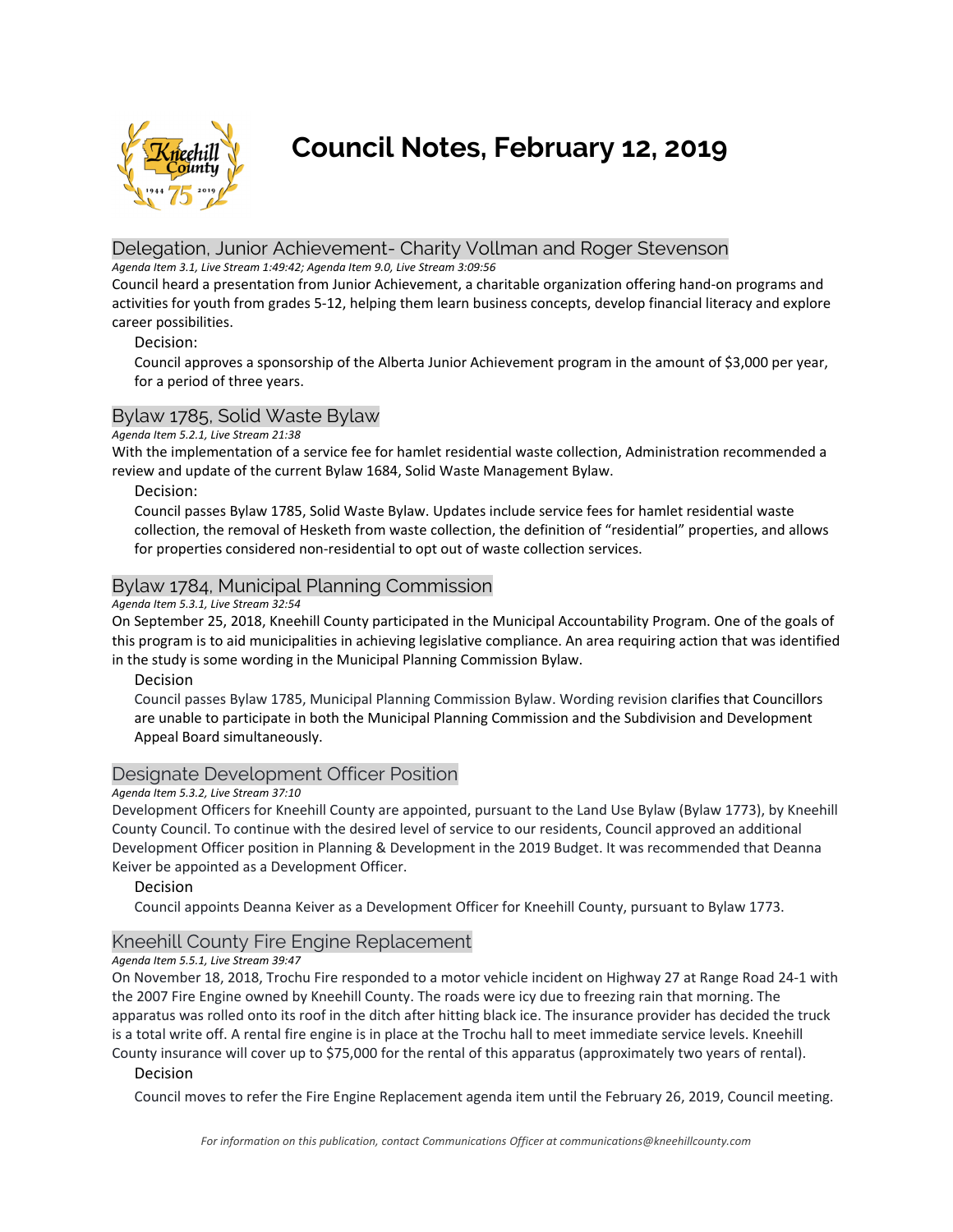# Appointment of Director of Emergency Management and Deputies

#### *Agenda Item 5.5.2, Live Stream 50:38*

Under the Emergency Management Act, Kneehill County must appoint a person as the Director of Emergency Management. Council had appointed Mr. Hoggan as DEM and Debra Grosfield as DDEM in 2015 and 2016, however there is now a vacancy in the DEM position.

#### Decision

Council appoints Debra Grosfield as Director of Emergency Management, Laurie Watt as Deputy Director of Emergency Management and Natalie Chubala as Deputy Director of Emergency Management for Kneehill County, effective immediately.

## Bylaw 1783, Councillor Code of Conduct

#### *Agenda Item 8.1, Live Stream 54:18*

On September 25, 2018, Kneehill County participated in the Municipal Accountability Program. One of the goals of the program is to aid municipalities in achieving legislative compliance. One area that was identified in the study as needing action was the Councillor Code of Conduct Bylaw.

#### Decision

Council passes Bylaw 1783, Councillor Code of Conduct, amended with the deletion of a statement that allowed Council to request the removal of a Councillor.

#### Bylaw 1780, Subdivision and Development Appeal Board

#### *Agenda Item 8.2, Live Stream 1:08:43*

On September 25, 2018, Kneehill County participated in the Municipal Accountability Program. One of the goals of the program is to aid municipalities in achieving legislative compliance. An area that was identified in the study that requires action is the Subdivision and Development and Appeal Board Bylaw.

#### Decision

Council passes Bylaw 1780, Subdivision and Appeal Board, amended to state that the SDAB may consist of only one member of Council at a time.

## Bylaw 1779, Procedural Bylaw

#### *Agenda Item 8.3, Live Stream 1:11:41*

On September 25, 2018, Kneehill County voluntarily participated in the Municipal Accountability Program. One of the goals of the program is to aid municipalities in achieving legislative compliance. One area that was identified in the study as needing action was the Procedural Bylaw.

#### Decision

Council passes Bylaw 1779, Procedural Bylaw. Amendments including procedure for cancelling Council meetings, Recorded Vote documentation, terminology (In‐Camera to Closed Session), and seating arrangements in Council Chambers.

#### Town of Trochu & Kneehill County Negotiation Protocol Agreement Ratification

#### *Agenda Item 8.4, Live Stream 1:36:10*

The Councils of Trochu and Kneehill County input into Negotiating Protocols at the December 19 – 20, 2018 session. The next step is for Kneehill County Council to pass a resolution ratifying the agreement. The Town of Trochu will do the same at their next Council meeting.

#### Decision

Council approves the Town of Trochu and Kneehill County Negotiation Protocol Agreement as presented. The goal of negotiations is to achieve a mutually agreed Intermunicipal Collaboration Framework (ICF) Agreement that meets the needs of both parties.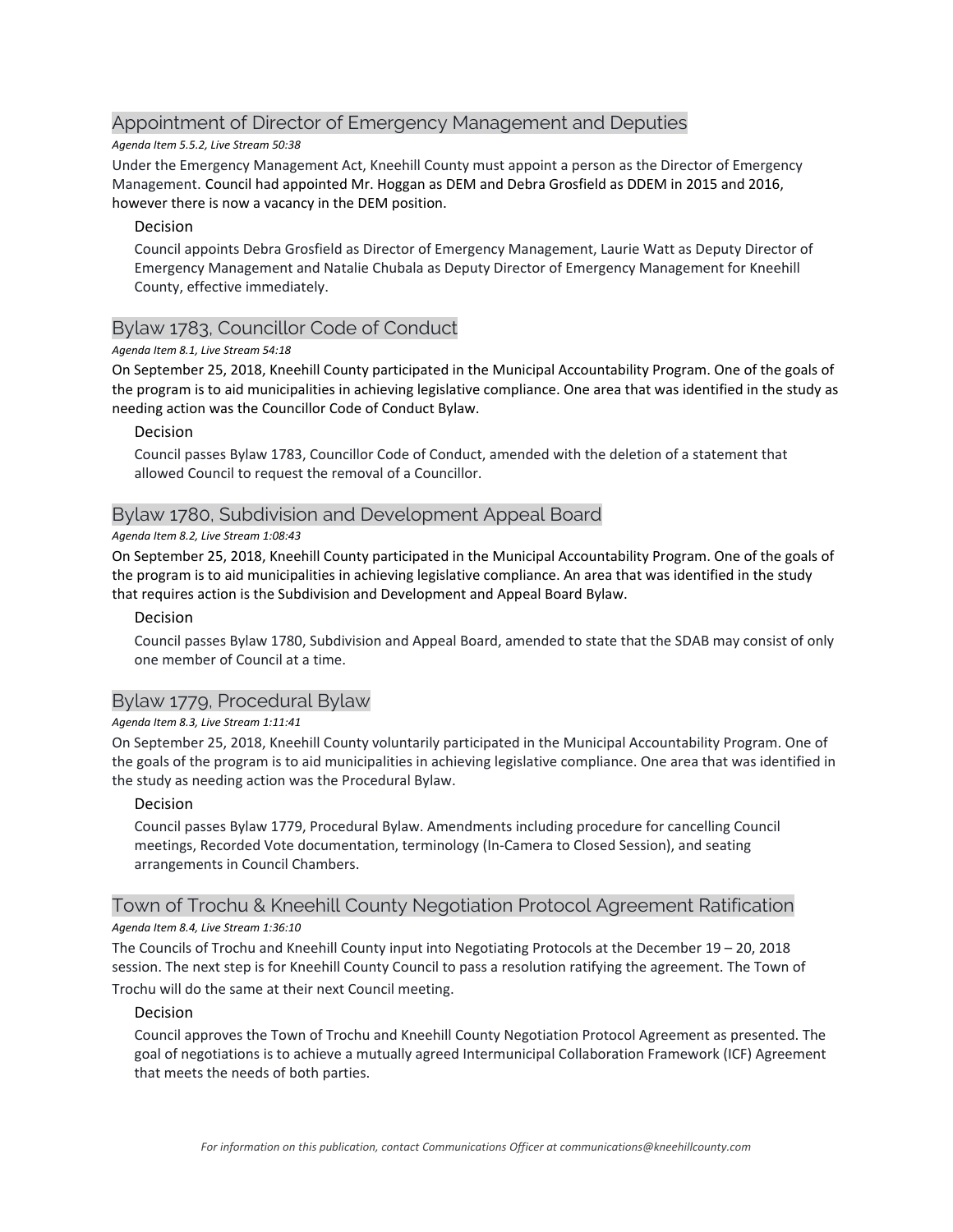# Kneehill County/Town of Trochu Mediation & Cooperative Processes

## *Agenda Item 8.5, Live Stream 1:38:51*

The Town of Trochu and Kneehill County jointly applied for an Alberta Community Partnerships Grant to help fund mediated efforts toward concluding an Intermunicipal Collaboration Framework Agreement. Administration received a letter from Municipal Affairs informing Kneehill County and the Town of Trochu that their grant applications had been approved, under the condition that both parties match the funds granted.

## Decision

Council approves up to \$36,250 to be funded out of the 2019 Operating Budget, enabling Kneehill County to utilize the matching funds provided by the Province to help fund mediated efforts with the Town of Trochu.

# Royal Canadian Legion Military Service Recognition Book

## *Agenda Item 8.6, Live Stream 1:42:38*

A request was made from the Alberta/Northwest Territory Command of the Royal Canadian Legion for Kneehill County to assist with their Annual *Military Service Recognition Book* with an Advertisement/Support Message.

# Decision

Council approves to provide support to the Royal Canadian Legion "Military Service Recognition Book" with the purchase of a business card size advertisement at a cost of \$285.

# Ag for Life Request

## *Agenda Item 8.7, Live Stream 2:02:24*

A letter was received from Ag for Life requesting Kneehill County to invest in their Bumper Sticker campaign.

## Decision

Council approves donating \$1,500 to the Ag for Life Bumper Sticker Campaign to help support the Ag for Life's Rural Safety Unit, which helps to educate, encourage and promote safety on the farm, ranch and rural areas.

# Kneehill Area Community Discovery Nights 2019

#### *Agenda Item 8.8, Live Stream 2:06:51*

An invitation has been received from FCSS to attend the 2019 Kneehill Area Community Discovery Nights. Staff (Community Peace Officers) will participate as exhibitors. In the past, members of Council have taken advantage of this opportunity to engage with the community.

# Decision

Council authorizes the attendance of Councillors to the Kneehill Area Community Discovery nights.

# 75<sup>th</sup> Anniversary Initiative

#### *Agenda Item 8.9, Live Stream 2:09:55*

Kneehill County was incorporated in 1944 as a municipal corporation, making 2019 our 75th milestone anniversary year. Included in the initiative—historic displays, photo contest, community stories, parade attendance and a 75<sup>th</sup> Anniversary Celebration. Full presentation available in the Council package.

#### Decision

Council endorses the 75th Anniversary initiative as presented.

# Municipal Planning Commission Member at Large

#### *Agenda Item 8.10, Live Stream 2:17:45; 2:26:40*

At the October 23, 2018 Organizational Meeting, Council directed administration to advertise for a second Member at Large for MPC. To date, two applications have been received for the position.

#### Decision

Council moves to continue advertising for the position of Municipal Planning Commission Member at Large.